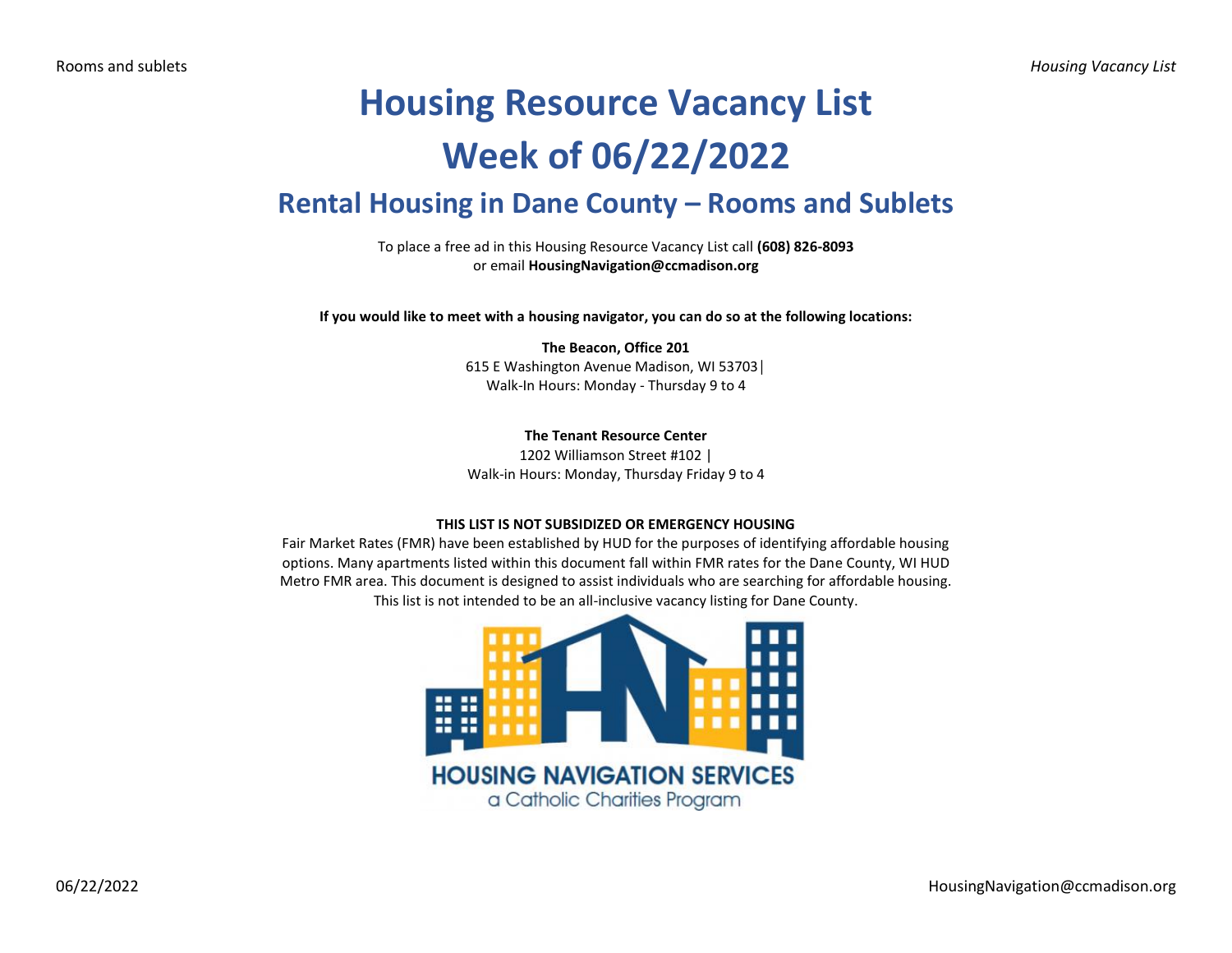Rooms and sublets *Housing Vacancy List*

### **Madison Area Guidelines:**

**Central:** West of Yahara River: East of Lake Street. **East:** South of Commercia/Highway 30/Aberg Avenue: East of Yahara River. May include Town of Burke, Town of Blooming Grove.

**North:** North of Commercial/Highway 30/Aberg Avenue. **South:** South of Haywood Drive, Lake Wingra, Odana Road, Schroeder Road, Valley View Road

**West:** West of Lake Street; North of Aboretum Drive, Lake Wingra, Odana Road, Schroeder Road, Vallet View Road.





Please Be aware that not all areas in Madison fall under the City of Madison's Tenantlandlord laws. In order to determine the exact township of a location, type the address into Access Dane, http://accessdane.co.dane.wi.us/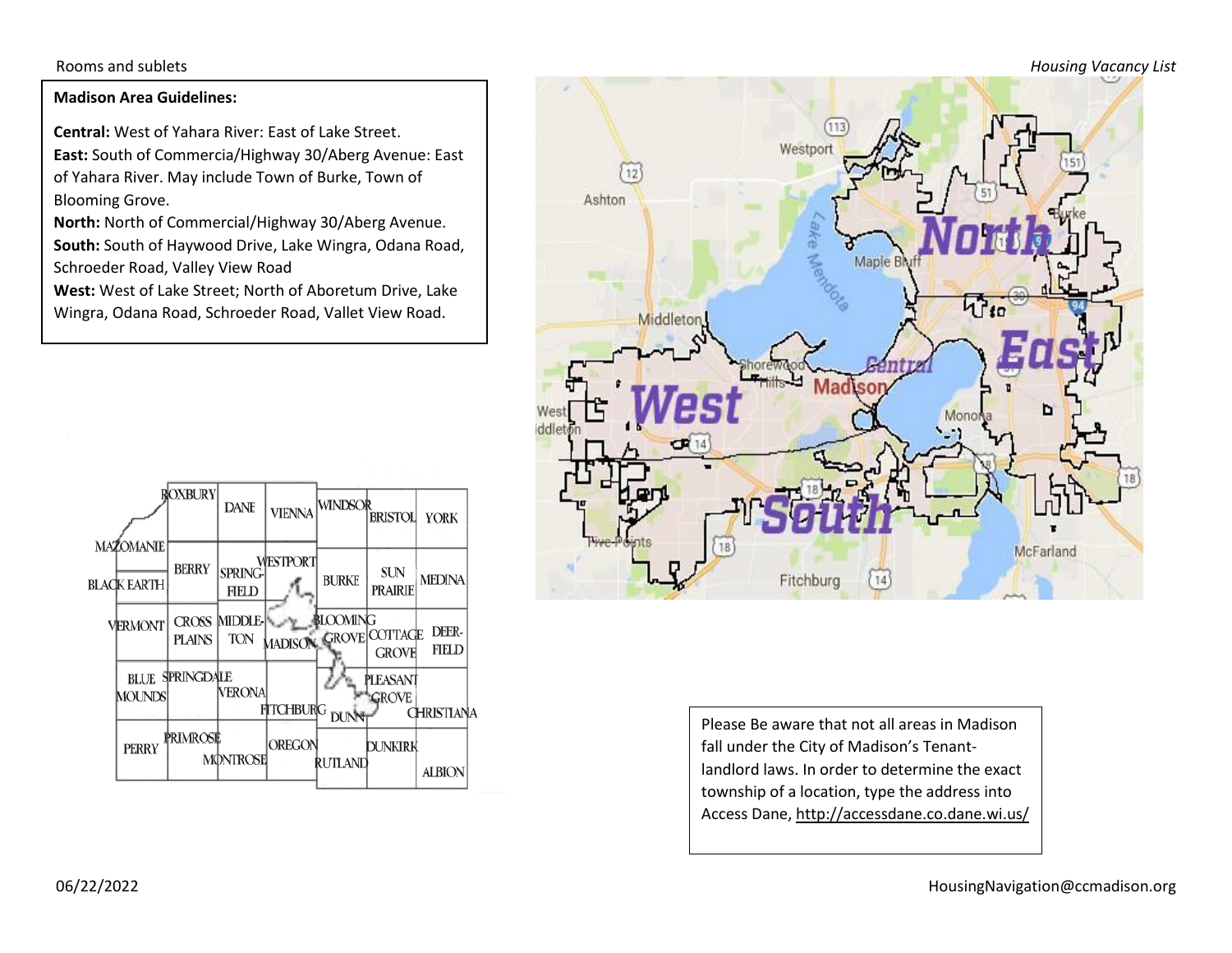| Rooms and sublets<br><b>Housing Vacancy List</b> |       |                               |                       |                                                                                                                                                                                                                                                                                                                                                                                                                                                                 |            |  |  |  |
|--------------------------------------------------|-------|-------------------------------|-----------------------|-----------------------------------------------------------------------------------------------------------------------------------------------------------------------------------------------------------------------------------------------------------------------------------------------------------------------------------------------------------------------------------------------------------------------------------------------------------------|------------|--|--|--|
|                                                  |       |                               |                       | Rooms   2020 Fair Market Rate set at \$861 per month or lower                                                                                                                                                                                                                                                                                                                                                                                                   |            |  |  |  |
| Central                                          | \$510 | 136 N Butler<br><b>Street</b> | (608)<br>308-<br>2510 | Excellent campus location near James Madison Park and only two blocks from beautiful lake<br>Mendota. These apartments have a variety of apartment sizes. Room in a rooming house.<br>Share the two bathrooms and common areas with your housemates. Sorry, no pets. All utilities<br>are included in rent except A/C. Availible through August.                                                                                                                | 8/1/2022   |  |  |  |
| <b>Central</b>                                   | \$515 | <b>15 COYNE CT</b>            | (920)<br>290-<br>0537 | 1 room in 3 BR available from 5/17/22 - 8/15/22 for \$515/month plus utilities contact Gerardo<br>Barraza (920) 290-0537 or email gbarraza@wis.edu. Vaulted ceilings and skylights allowing for<br>an abundance of sunshine. Living closer to the Engineering School or UW has never been more<br>convenient. This 3 bedroom apartment features carpet throughout, large living room perfect<br>for entertaining and spacious bedrooms with ample closet space. | <b>Now</b> |  |  |  |
| <b>Central</b>                                   | \$465 | 2019 Sherman<br>Avenue        | 608-<br>238-<br>2044  | Secure room with many windows, 1 block from Burrows Park on Lake Mendota                                                                                                                                                                                                                                                                                                                                                                                        | <b>Now</b> |  |  |  |
| <b>Central</b>                                   | \$530 | 140 N Butler<br><b>Street</b> | (608)<br>308-<br>2510 | Excellent campus location near James Madison Park and only two blocks from beautiful lake<br>Mendota. These apartments have a variety of apartment sizes. Room in a rooming house.<br>Share the two bathrooms and common areas with your housemates. Sorry, no pets. All utilities<br>are included in rent except A/C. Availible through August.                                                                                                                | 8/1/2022   |  |  |  |